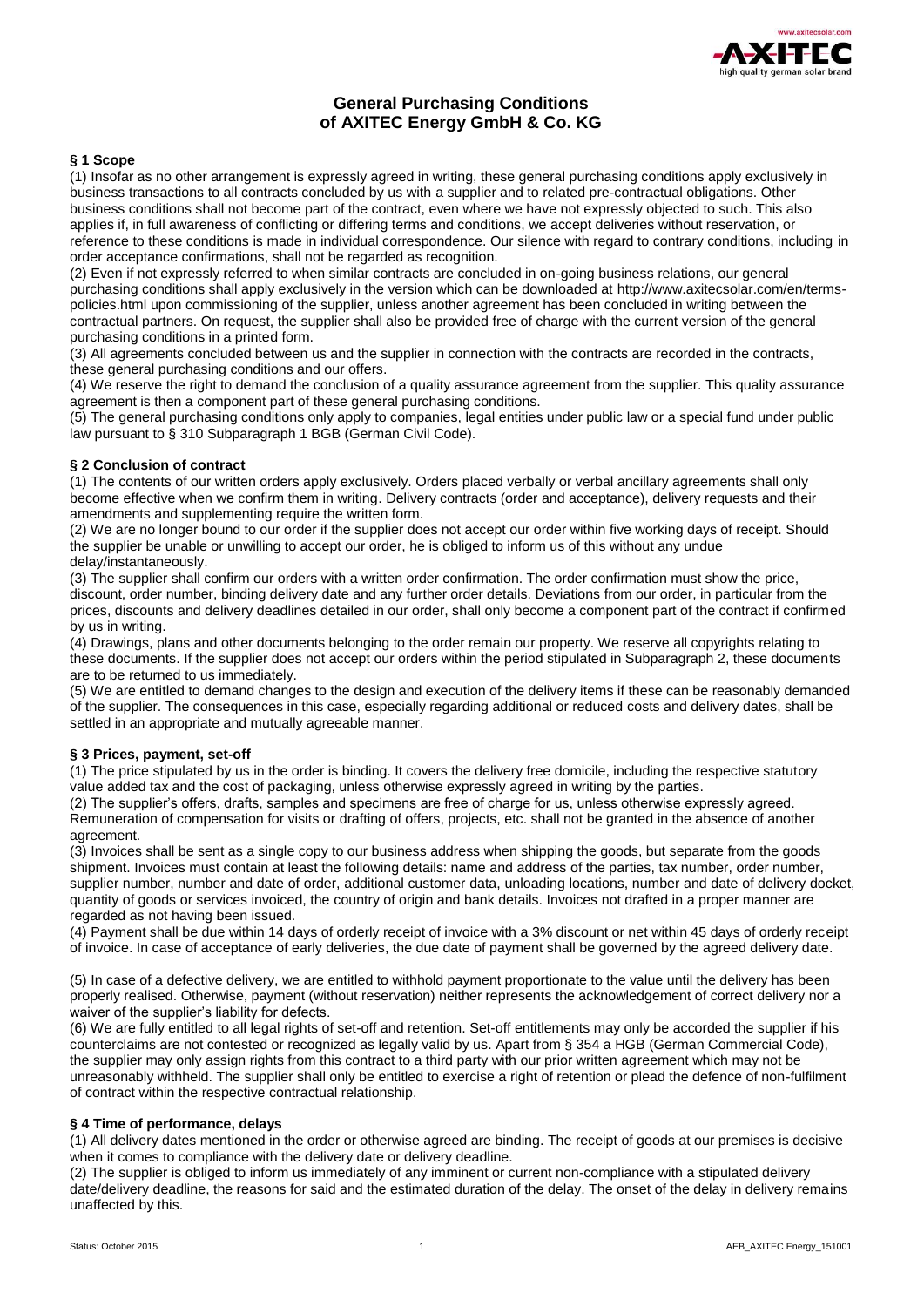

(3) In case of a delay in delivery, we are entitled to avail of all statutory claims. In the event of a delay in delivery, we are entitled to demand 0.5% of the order value per full week of delay as a contractual penalty, but not more than 5%. The right to avail of further-reaching statutory claims is reserved.

## **§ 5 Packaging, shipping, partial deliveries, transfer of risk**

(1) Delivery and shipping are realised free domicile at the supplier's risk to our business address or a delivery location specified by us. The supplier shall bear the costs of packaging, freight and insurance. Insofar as no packaging regulation exists on our part, all deliveries shall be packed expertly and as is commercially customary by the supplier so that the packing is guaranteed to protect the delivery items until they reach the delivery address. Packaging can be returned by us free of charge. The location where the goods are handed over is also the performance location for the obligation of the supplier pursuant to § 4 of the Packaging Ordinance to take back the goods.

Insofar as delivery ex works is agreed in an individual case, the supplier shall select the most favourable terms of shipment for us and ensure correct declaration. The supplier is also liable in this case for damages occurring during transportation. (2) A single copy of a delivery docket should be enclosed with the goods which, in addition to exact designation of the scope of delivery with the order number, article number, type and quantity, contains the container number, weight and volume in m<sup>3</sup>. In addition, our documentation and marking regulations, which should be obtained from us, are to be observed. Should the supplier fail to do so, delays in processing are inevitable for which we assume no liability.

(3) Partial deliveries shall only be accepted following express agreement. In case of partial deliveries, the remaining quantity shall be listed in all cases.

(4) The transfer of risk shall take place at the delivery address stipulated by us.

## **§ 6 Material defects and defects of title, obligation of inspection and notification of defects, claims for defects**

(1) Unless otherwise agreed, the supplier shall guarantee that all goods delivered conform to state-of-the-art technological standards, comply with the relevant legal provisions of the delivery location and, if known to the supplier, the location where the goods/our product are to be used, insofar as this can be reasonably expected of the supplier in an individual case and conforms to the regulations and directives of official authorities, employers' liability insurance associations and trade associations. The goods must in all cases be suitable for ordinary utilisation and display a quality which is usual for items of the same type and which we can expect of this type of item. Insofar as deviations from these regulations are necessary in individual cases, the supplier must obtain the express written permission of the customer in this respect. Where the suppler has reservations regarding the manner of execution desired by us, he shall inform us of this immediately.

(2) The supplier shall ensure that the goods are delivered free from third party rights and that no third party rights are violated by the delivery. The vendor shall release us from any third party claims in this respect on our first request.

(3) In the scope of application of § 377 HGB (German Commercial Code) (commercial sale, if both parties are commercial businesses), the obligation to inspect and notify of defects stipulated therein is modified as follows:

- We will notify the supplier of defects relating to the delivered goods within one week of receipt of delivery as soon as the said defects have been discovered during the inspection conducted in the proper course of business. We will indicate defects which were not detectable in an inspection of this nature within a period of one week after detection. Timely notification of defects to the supplier shall suffice to meet the deadline.

- The inspection of incoming goods entails only the examination of the goods with regard to externally visible deviations in terms of identity and the number of units and obvious externally visible transportation damage.

In this respect, the supplier shall refrain from objecting to delayed notice of defects and unreserved acceptance.

## This does not prejudice our right to perform a more extensive inspection of incoming goods.

(4) In the case of purely work contracts, § 377 HGB shall not apply, neither directly nor analogously. Likewise, we do not assume any obligation for inspection and notification of defects in connection with other contracts not covered by §377 HGB. (5) We are unconditionally entitled to avail of statutory guarantee rights.

(6) As an extension to statutory guarantee rights, we are also entitled in the case of non-fulfilment of a work contract to demand, at our discretion, rectification of a defect or delivery of an item free of defects.

Furthermore, even if a sales contract exists, we are entitled to act, in urgent cases or as part of our duty to minimise damages, at our own discretion under the conditions of § 637 BGB (analogously) after consulting the supplier.

(7) Claims for defects are limited to 48 months from the transfer of risk, provided no other explicitly divergent written agreement has been concluded or a longer statutory limitation period has been provided for. § 634 a Subparagraph 3-5 BGB if a work contract exists, § 438 Subparagraph 3-5 BGB if a sales contract exists and § 479 Subparagraph 2 and 3 BGB remain unaffected.

(8) Our written notification of defects inhibits expiration of the guarantee period. The guarantee period only continues after two months, following completion of successful rectification or if the supplier has rejected the guarantee in writing. In the case of a substitute delivery, the guarantee period starts anew from the time of delivery of the substitute goods.

## **§ 7 Product liability, exemption, third party insurance coverage**

(1) In the case of third-party claims for damages against us because of a product defect for which the supplier is responsible, the supplier must exempt us on our first request from all third-party claims, including the necessary costs of defending ourselves against these claims, insofar as the cause is to be found in the supplier's domain and organisational area. (2) Where we are obliged to initiate a recall campaign due to a case of damage in terms of Subparagraph 1, the supplier shall be obliged to reimburse us for all costs incurred due to or in connection with the recall campaign. Where it is possible and reasonable in terms of the time involved, we shall inform the supplier about the content and scope of the recall campaign and give him an opportunity to comment on this. Any further statutory claims that we may have remain unaffected in this context. (3) The supplier is obliged to conclude and maintain product liability insurance with adequate coverage for the goods. Any further statutory claims that we may have remain unaffected in this context. A limitation of liability is not associated with this provision.